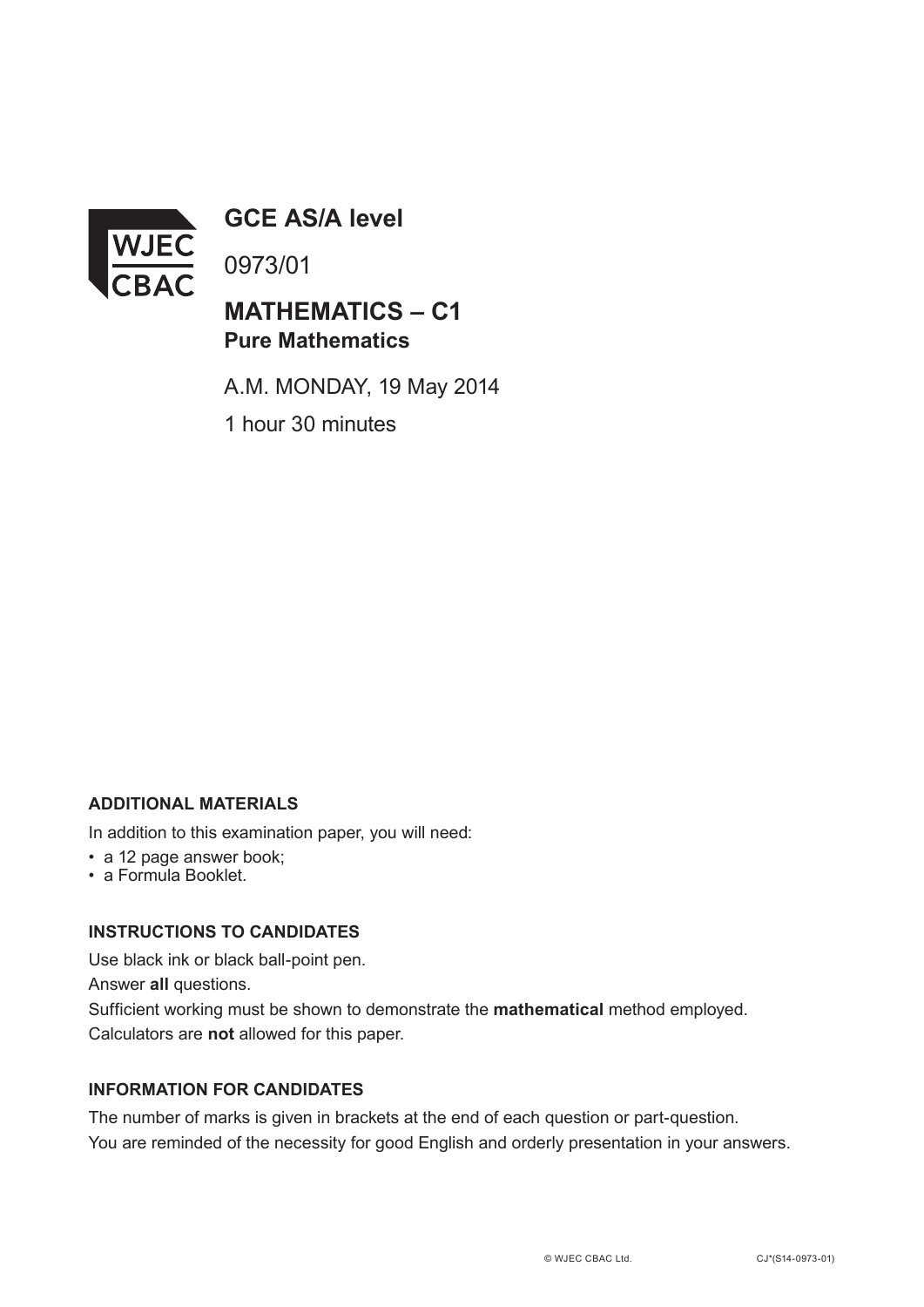- **1.** The points *A* and *B* have coordinates (–2, 10) and (12, 3) respectively.
	- *(a)* (i) Find the gradient of *AB*.
		- (ii) Find the equation of *AB*. [4]
	- *(b)* The line *L* is perpendicular to *AB* and intersects the *y*-axis at the point *C*(0, –1). The lines *AB* and *L* intersect at the point *D*.
		- (i) Write down the equation of *L*.
		- (ii) Show that *D* has coordinates (4, 7).
		- (iii) Find the length of *AD* and the length of *BD*. [7]
	- *(c)* The line *CD* is extended to the point *E* so that *D* is the mid-point of *CE*.
		- (i) Find the coordinates of *E*.
		- (ii) **Write down** the geometrical name for the quadrilateral *ACBE*. [3]
- **2.** Simplify

(a) 
$$
\frac{3\sqrt{3}+1}{5\sqrt{3}-7}
$$
, [4]

(b) 
$$
\left(\sqrt{12} \times \sqrt{24}\right) + \frac{\sqrt{150}}{\sqrt{3}} - \frac{36}{\sqrt{2}}
$$
 (4)

- **3.** The curve *C* has equation  $y = x^2 8x + 14$ .
	- *(a)* The point *P* has coordinates (6, 2) and lies on the curve *C*. Find the equation of the **normal** to *C* at *P*.
	- *(b)* The point *Q* lies on *C* and is such that the **tangent** to *C* at *Q* has equation

 $y = 2x + c$ ,

where *c* is a constant. Find the coordinates of *Q* and the value of *c*. [4]

- **4.** *(a)* Write down the expansion of  $(1 + x)^6$  in ascending powers of *x* up to and including the term in  $x^3$ term in  $x^3$ . [2]
	- *(b)* **Showing all your working**, substitute an appropriate value for *x* in your expansion in part *(a)* to find an approximate value for  $1.1<sup>6</sup>$ . [3]
- **5.** *(a)* Express  $4x^2 8x + 11$  in the form  $a(x + b)^2 + c$ , where *a*, *b* and *c* are constants whose values are to be found. [3]
	- *(b)* Use your answer to part *(a)* to find the greatest value of  $\frac{1}{\sqrt{1-2(1-2)}}$ . [2]  $4x^2 - 8x + 29$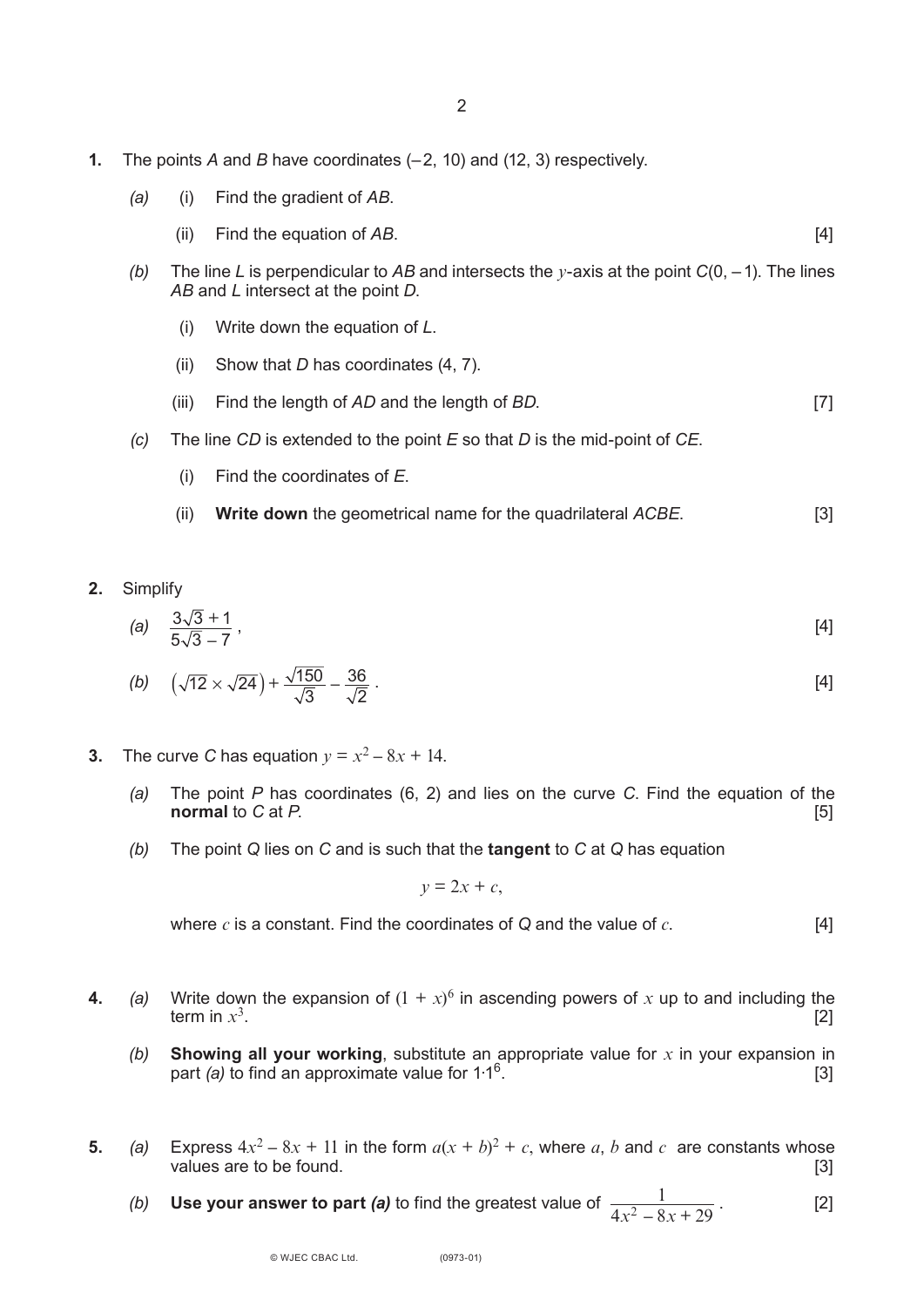**6.** Given that the quadratic equation

$$
(k-1)x^2 + 2kx + (7k-4) = 0
$$

has no real roots, show that

$$
6k^2 - 11k + 4 > 0
$$

Find the range of values of *k* satisfying this inequality. [7]

7. (a) Given that 
$$
y = -3x^2 + 8x - 7
$$
, find  $\frac{dy}{dx}$  from first principles. [5]

(b) Differentiate 
$$
9x^{\frac{5}{4}} - \frac{8}{\sqrt[3]{x}}
$$
 with respect to x. [2]

- **8.** Solve the equation  $6x^3 13x^2 + 4 = 0$ . [6]
- **9.** The diagram shows a sketch of the graph of  $y = f(x)$ . The graph passes through the points  $(-1, 0)$  and  $(7, 0)$  and has a maximum point at  $(3, 2)$ .



*(a)* Sketch the following graphs, using a separate set of axes for each graph. In each case, you should indicate the coordinates of the stationary point and the coordinates of the points of intersection of the graph with the *x*-axis.

$$
(i) \qquad y = f(x+4)
$$

- (ii)  $y = -2f(x)$  [6]
- *(b)* Hence write down one root of the equation

$$
f(x + 4) = -2f(x) + 4.
$$
 [1]